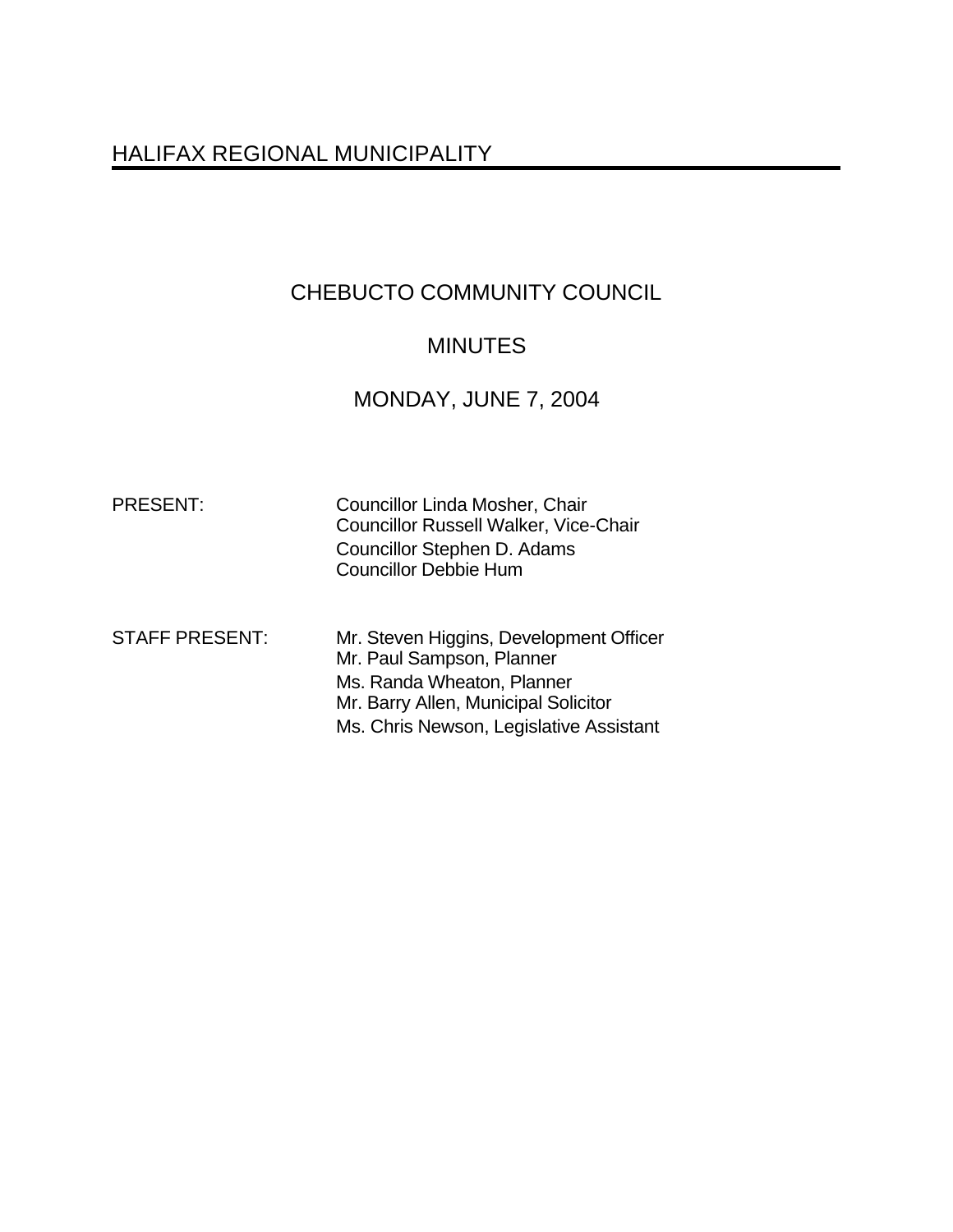## **TABLE OF CONTENTS**

| 1.  |                                                             |                                                                                                                                                              |    |  |  |
|-----|-------------------------------------------------------------|--------------------------------------------------------------------------------------------------------------------------------------------------------------|----|--|--|
| 2.  |                                                             |                                                                                                                                                              |    |  |  |
|     | 2.1                                                         | Minutes of regular meeting May 3 and special meeting of May 24, 2004 4                                                                                       |    |  |  |
| 3.  | APPROVAL OF THE ORDER OF BUSINESS AND APPROVAL OF ADDITIONS |                                                                                                                                                              |    |  |  |
| 4.  |                                                             |                                                                                                                                                              |    |  |  |
|     | 4.1                                                         |                                                                                                                                                              |    |  |  |
|     |                                                             | 4.1.1<br>Tree Replacements - Time Line/Priorities  5<br>4.1.2<br>4.1.3<br>4.1.4<br>Cancellation of Community Council Meetings - Public Notification<br>4.1.5 |    |  |  |
| 5.  |                                                             |                                                                                                                                                              |    |  |  |
| 6.  |                                                             |                                                                                                                                                              |    |  |  |
| 7.  | CONSIDERATION OF DEFERRED BUSINESS  4 & 5                   |                                                                                                                                                              |    |  |  |
|     | 7.1                                                         | Variance Appeal: 647 Bedford Highway  4 & 5                                                                                                                  |    |  |  |
| 8.  |                                                             |                                                                                                                                                              |    |  |  |
|     | 8.1                                                         | Case 00376: Development Agreement for an Urban Farm Museum at 62<br>Rockingstone Road, Halifax, a registered Heritage Property  6                            |    |  |  |
| 9.  | CORRESPONDENCE, PETITIONS AND DELEGATIONS<br>12             |                                                                                                                                                              |    |  |  |
| 10. |                                                             |                                                                                                                                                              | 13 |  |  |
|     | 10.1                                                        | REPORTS FROM DISTRICT 16 - PLANNING ADVISORY COMMITTEE                                                                                                       | 13 |  |  |
|     | 10.1.1                                                      | Case 00598: Amendment to Stage I Development Agreement -                                                                                                     |    |  |  |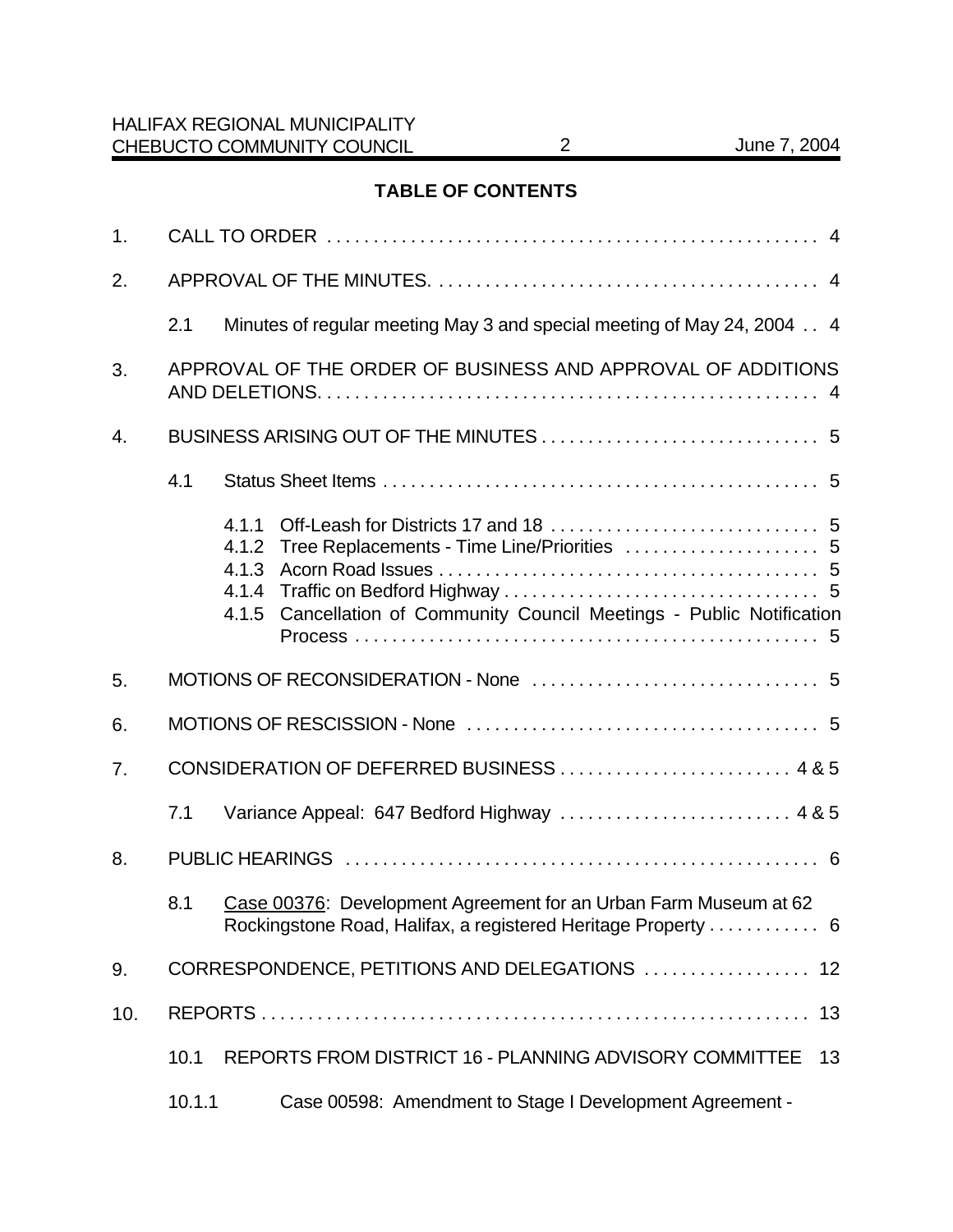|     |        | <b>HALIFAX REGIONAL MUNICIPALITY</b><br>CHEBUCTO COMMUNITY COUNCIL                                                          | 3 | June 7, 2004 |
|-----|--------|-----------------------------------------------------------------------------------------------------------------------------|---|--------------|
|     |        | Parkland Drive, Glenbourne Subdivision, Halifax  13                                                                         |   |              |
|     | 10.1.2 | Case 00656: Amendment to Stage II Development Agreement -<br>Parcels BC - 10A & B, Civic #7 & 11 Fairfax Drive, Halifax  13 |   |              |
| 11. |        |                                                                                                                             |   |              |
| 12. |        |                                                                                                                             |   |              |
| 13. |        |                                                                                                                             |   |              |
| 14. |        |                                                                                                                             |   |              |
| 15. |        |                                                                                                                             |   |              |
| 16. |        |                                                                                                                             |   |              |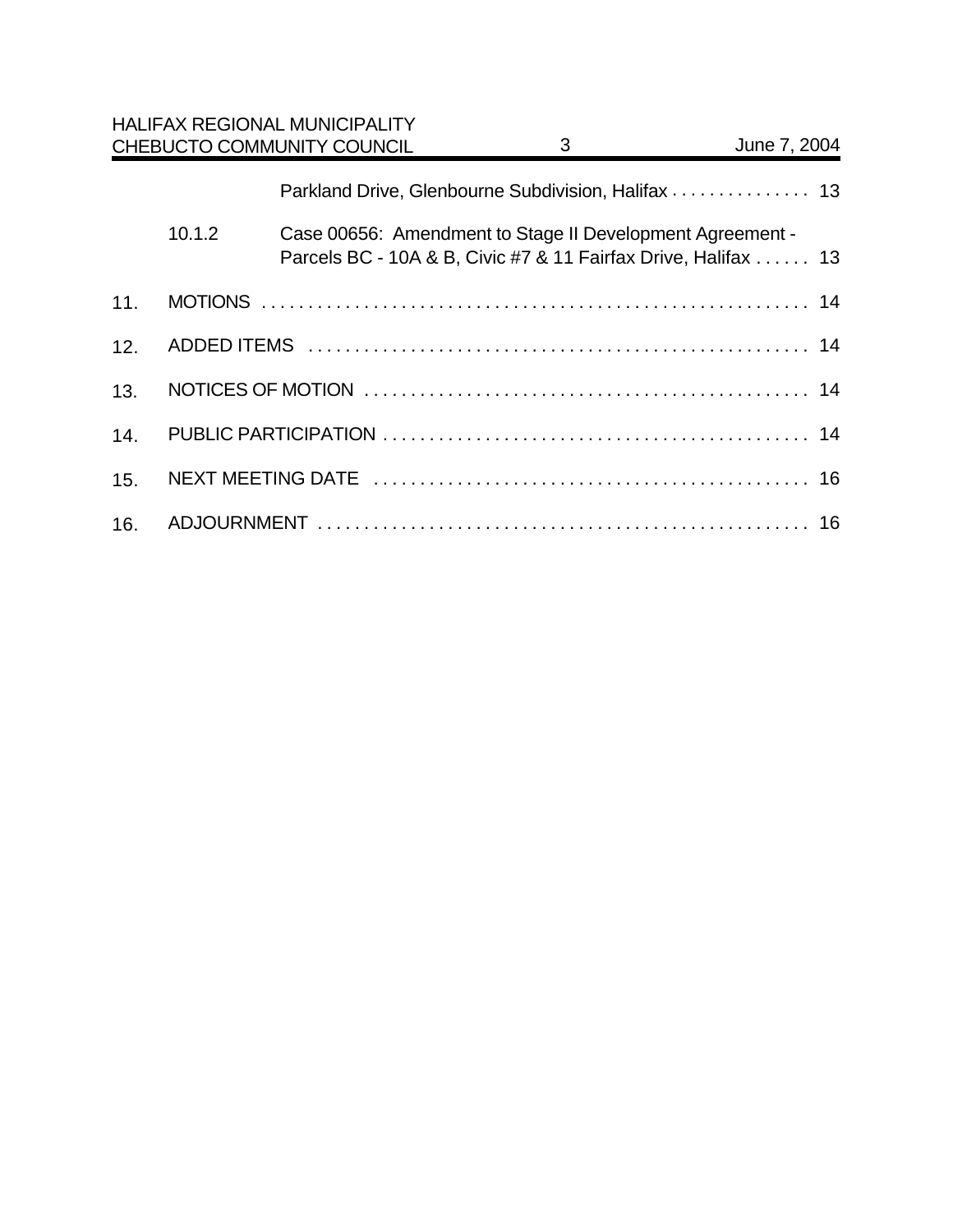## **1. CALL TO ORDER**

The Chair called the meeting to order at 7:00 pm at the Keshen Goodman Library, 330 Lacewood Drive, Halifax.

#### **2. APPROVAL OF MINUTES**

2.1 Minutes of Regular Meeting May 3, 2004 and Special Meeting of May 25, 2004.

**MOVED BY Councillor Adams, seconded by Councillor Hum that the minutes of the regular meeting of May 3, 2004 and special meeting of May 25, 2004 be approved as circulated. MOTION PUT AND PASSED UNANIMOUSLY.**

## **3. APPROVAL OF THE ORDER OF BUSINESS AND APPROVAL OF ADDITIONS AND DELETIONS**

- **Additions:**: 8.1 One e-mail correspondence from area Resident concerning Public Hearing Item 8.
	- 12.1 Naming of Playground Down's Avenue Councillor Walker
- **Move:** 7.1 to immediately following the approval of agenda**.**

## **MOVED BY Councillor Adams, seconded by Councillor Walker that the agenda be approved as amended. MOTION PUT AND PASSED UNANIMOUSLY**.

## **7. CONSIDERATION OF DEFERRED BUSINESS**

- 7.1 Variance Appeal 647 Bedford Highway
- A staff report dated April 26, 2004 was before the Community Council.

Mr. Steven Higgins, Development Officer, was in attendance to answer any questions. He advised he was not able to meet with the residents prior to this evening regarding their concerns as expressed during the public hearing on May 3, 2004.

## **MOVED BY Councillor Walker, seconded by Councillor Hum that Chebucto Community Council hold a meeting on July 5, 2004. MOTION PUT AND PASSED UNANIMOUSLY.**

**MOVED BY Councillor Hum, seconded by Councillor Adams that this item be deferred to the July 5, 2004 meeting to allow staff to respond in more detail to the issue of**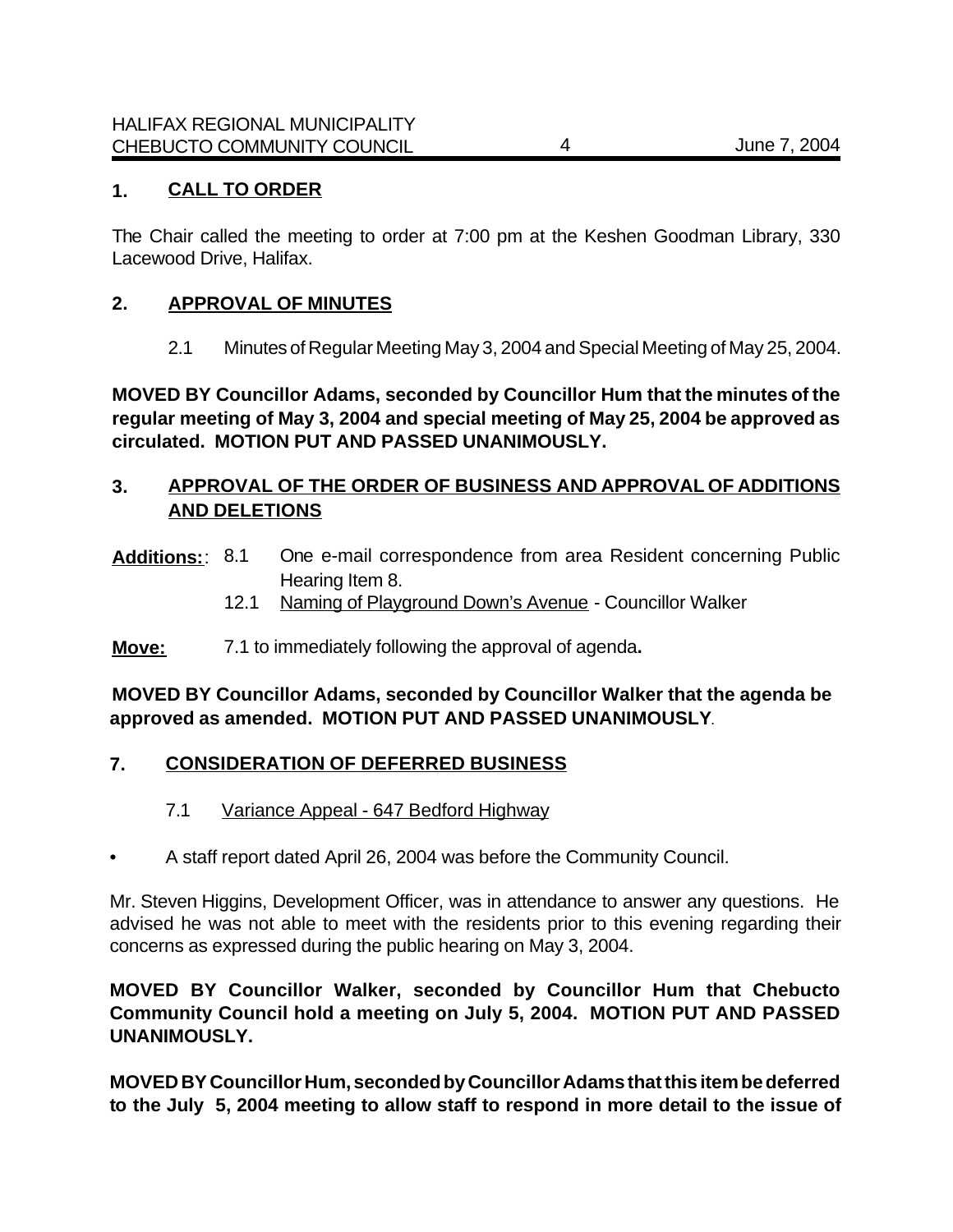## **impact on traffic with continued development along the Bedford Highway. MOTION PUT AND PASSED UNANIMOUSLY.**

## **4. BUSINESS ARISING OUT OF THE MINUTES**

- 4.1 Status Sheet Items
	- 4.1.1 Off-Leash for Districts 17 and 18

Councillor Adams advised there is no update at this time. **To remain** on the Status Sheet.

#### 4.1.2 Tree Replacements - Time Line/Priorities

Councillor Hum advised there is no update available at this time. **To remain** on the Status Sheet.

#### 4.1.3 Acorn Road Issues

• An e-mail dated May 7, 2004 was before Community Council

Councillor Adams advised staff have responded to the majority of issues and the remaining items will be completed soon. He requested a letter be sent to staff thanking them for their prompt response to this issue. **To be removed** from the Status Sheet.

#### 4.1.4 Traffic on Bedford Highway

Councillor Hum advised she received e-mail response from staff regarding traffic on the Bedford Highway. Further information is requested. **To remain** on the Status Sheet.

## 4.1.5 Cancellation of Community Council Meetings - Public Notification **Process**

• An Information Report dated May 4, 2004 was before the Community Council.

Councillor Hum advised the report has been received and no further action is required. **To be removed** from the Status Sheet.

#### **5. MOTIONS OF RECONSIDERATION - None**

- **6. MOTIONS OF RESCISSION None**
- **7. CONSIDERATION OF DEFERRED BUSINESS**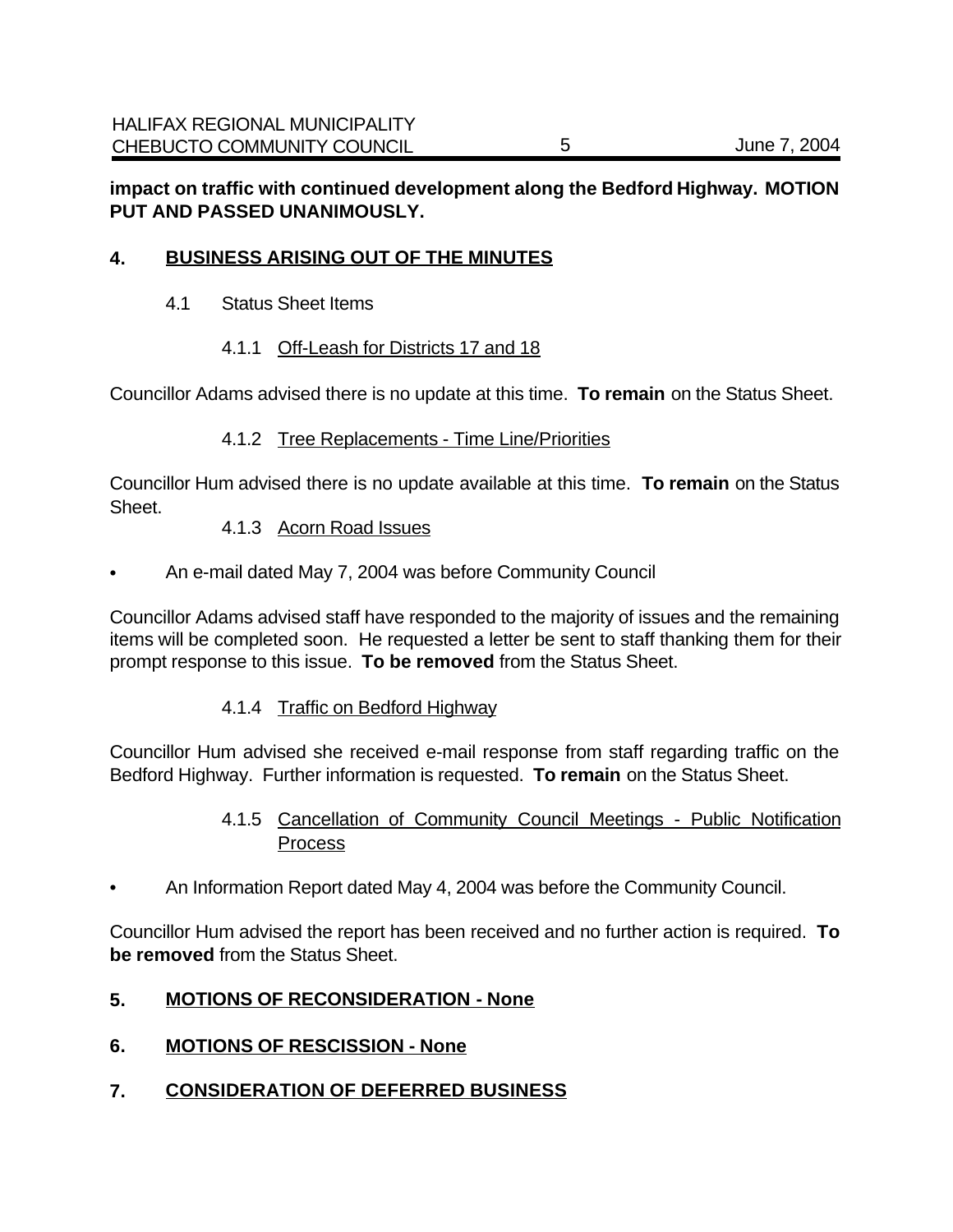Dealt with earlier in meeting. See page 4.

#### **8. PUBLIC HEARINGS**

## 8.1 Case 00376: Development Agreement for an Urban Farm Museum at 62 Rockingstone Road, Halifax, a registered Heritage Property.

- A staff report dated March 12, 2004 was before Community Council.
- A report from the Heritage Advisory Committee dated April 27, 2004 was before Community Council.
- A letter received June 1, 2004 from the Spryfield Resident's Association was before Community Council.

Ms. Randa Wheaton, Planner, presented the report.

Councillor Mosher reviewed the guidelines for the public hearing then opened the public hearing calling for any speakers for or against the applications.

#### **PUBLIC SPEAKERS:**

#### **John Sparling, 47 South Hill Drive, Clayton Park**

- In support of the Urban Farm as he attends events such as "Seedy Saturday" (an annual event for seed sale and exchange) with family.
- The experience of Urban Farm instills important values to citizens regarding: sustainability, a sense of community and is also a part of our heritage.

#### **Ann Walton, 60 Ardwell Avenue**

• Severe asthmatic - (can provide a letter from her Doctor attesting to her condition) and stated she would be under duress with animals at the farm.

#### **Martha Leary, 21 Redwood Avenue**

- Member of Urban Farm working on a project for children "Come Grow With Us". Great turn out. Great community spirit. Kids learning to grow food and they can carry on the tradition of growing food.
- In favour of the Urban Farm Museum.

#### **Ms. Terry Wagner, 58 Ardwell Avenue**

We border the Urban Farm and those who are not on the border are in support but those of us who border it have concerns: traffic and asthmatic's in area of farm.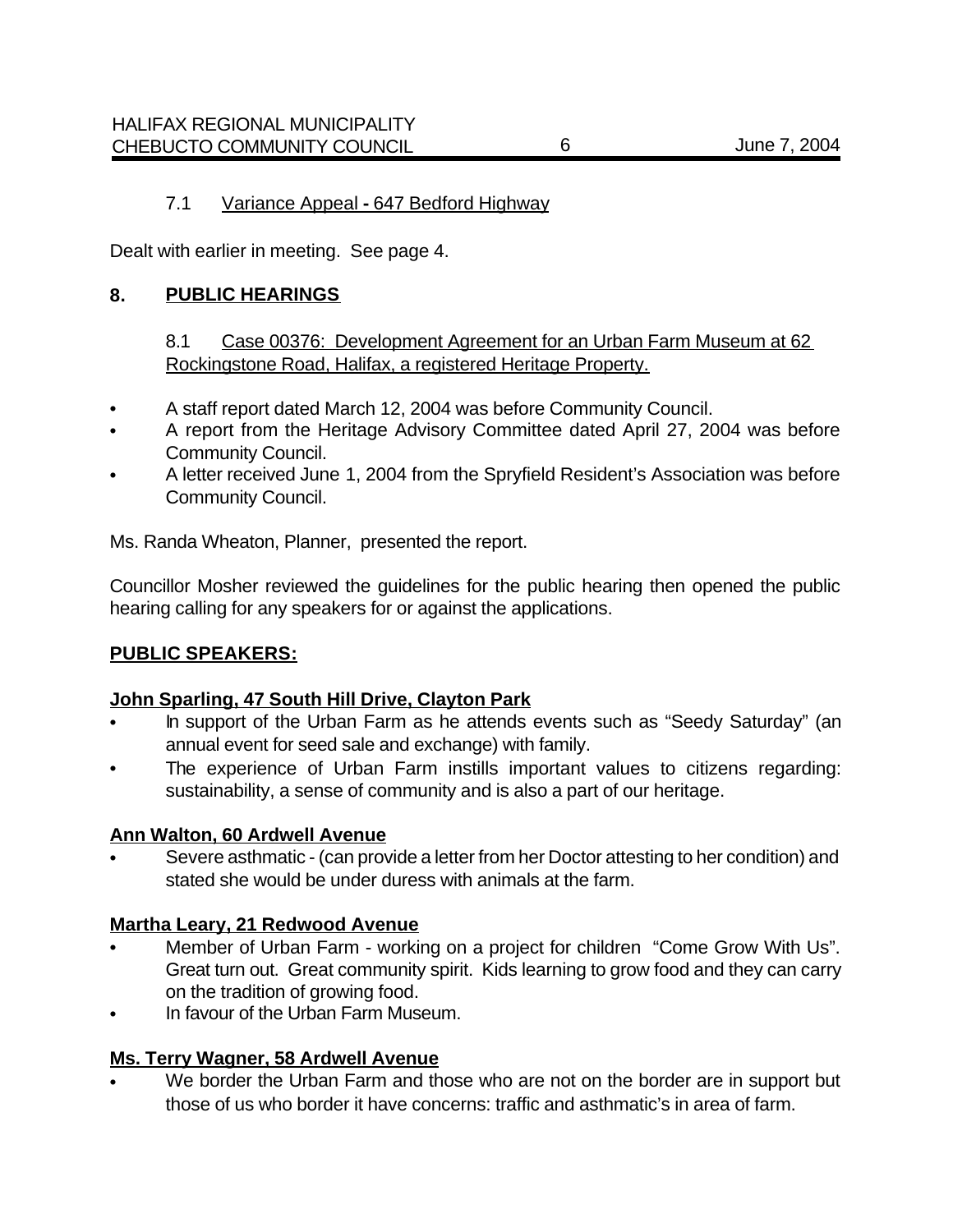HALIFAX REGIONAL MUNICIPALITY CHEBUCTO COMMUNITY COUNCIL 7 7 June 7, 2004

- People across the road did not receive notification.
- We do not agree with this application and have many issues: the value of our homes has to be considered.
- As kids get older they get tired of it (volunteering at the Urban Farm) and will not help out.
- NO to the parking lot NO to the animals If you want to see animals go to a farm.

## **Alvin Auton, 64 Ardwell Avenue**

- Main concern is with parking on the path as children walk there going to the Community Centre for swimming. If children are hurt HRM could be sued. Who will supervise the parking? Will you pave it and put curbs up so it will not interfere with the brook in the area?
- Proposed parking area is right in my backyard and I do not want it opened up for vehicles.
- There is a problem now with ATV's and motorbikes.
- No problem with the farm or farming but I do have a problem with the animals as I am also asthmatic.

Ms. Randa Wheaton commented the proposed parking area would be a gravel parking lot under approval from HRM and HRM's Parks Planning Department. The parking area will not interfere with the brook as it will be located so as not to have an impact. There will be a vegetative screen to protect the brook and the residential area. She further advised the Development Agreement states the parking lot is to be monitored for a period of one year and if, after one year, it is determined to have undesirable users, a gate will be placed at the property line at the entrance.

## **Gil White, 125 Tartan Avenue**

• Concern with ATV's and motorcycles as they race up and down on a continuous basis. The police have been around and it has slowed down. How will the parking area be monitored?

Ms. Wheaton commented the monitoring would be from complaints by residents.

• How long will you have animals there?

Ms. Wheaton responded the report indicates twelve (12) days per month and not more than seven (7) consecutive days except for ten (10) days in June during Museum Month. The operators are to maintain a written record of animals and how long they stayed on site. The animals are to be contained in a secure area during hours of operation and between 8:00 pm to 8:00 am, all animals must be secured in the barn, corral or tool shed/animal shelter/poultry shed and contained yard.

## **Bruce Baugild, 74 Ardwell Avenue**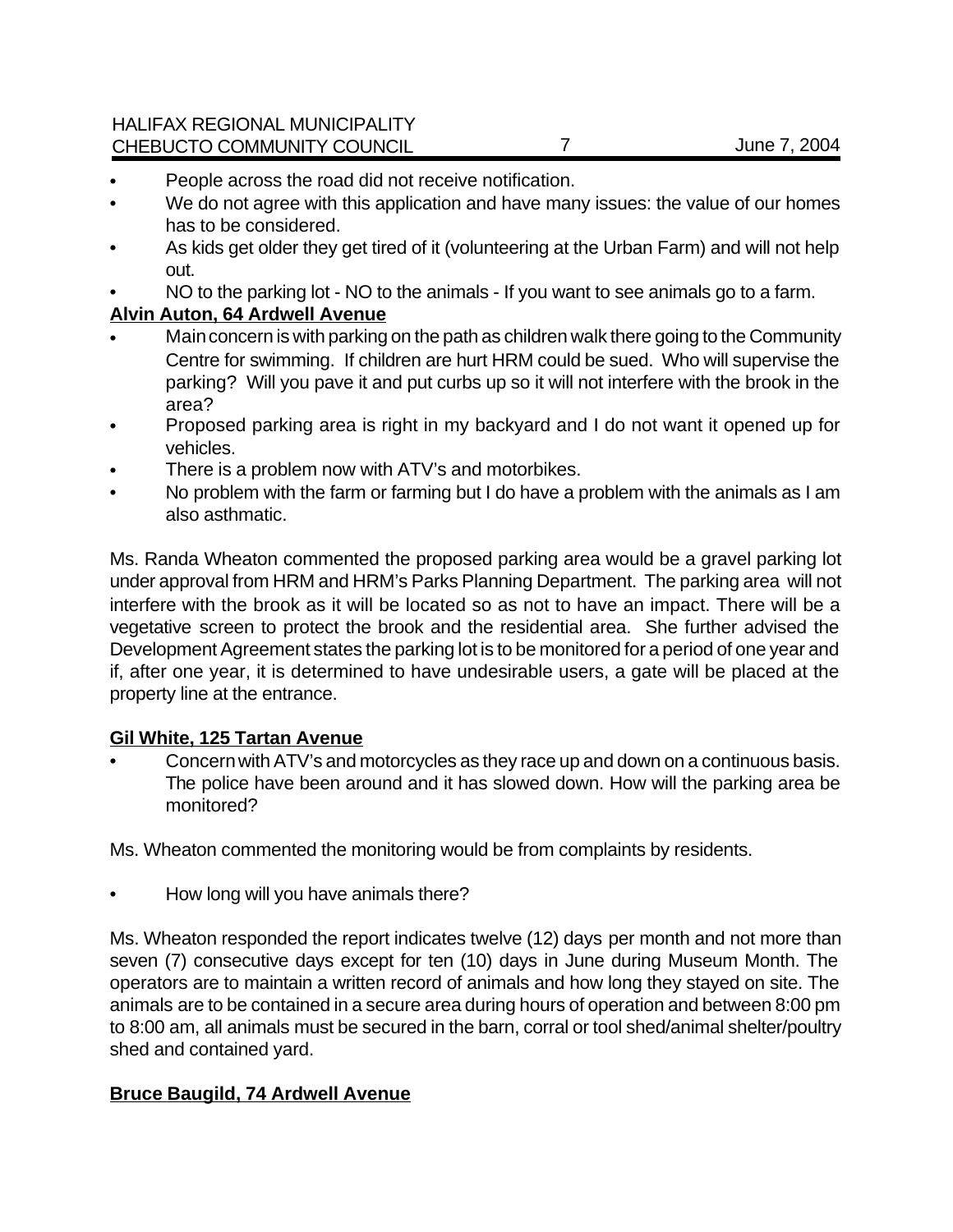What is the purpose of the parking lot?

Ms. Wheaton advised the proposed parking area would be for emergency vehicles and handicap parking as most parking will be at the Captain William Spry Centre. The walk up the hill from the Centre is part of the design for the farm.

• Would it have to be paved to be wheelchair accessible? There are a lot of hills. Ms. Wheaton responded the parking area is not required to be paved.

- It will eventually be an issue and it will have to be paved and then people will be hanging around and we will have to clean up the garbage. There is enough parking in the area as they can park on the street and at the Captain William Spry Centre.
- No problem with the urban farm but I do have a problem with the parking lot.

#### **Neil Williams, 54 Ardwell Avenue**

- No problem with gardens but Spryfield is known for its vandalism and I am concerned the animals may be let lose.
- Better with no animals and fence off parking area completely.

#### **Marjorie Willison, 40 Rockingstone Road**

- On Board of the Urban Farm Society
- There are many misconceptions:
	- It was HRM's request that we have a parking lot. There will not be asphalt.
	- Animals come for short visits. The more presence there is on the land during the day the less problem with destructive children. Our activities reduce problems that used to happen in the past. We will have secure buildings. When you connect animals and children there is caring and positive interaction - create an opportunity to create bonds.
	- The ATV's and motorcycles have been there whether or not the farm is there. We as a community need to deal with the ATV's and motorcycles and having a parking lot is not going to take away or add to the problem.
	- Traffic/children the farm has six (6) events per year. Many of which occur at the Captain William Spry Centre or the Church Hall. There will be no increased traffic problems. What type of problems have you encountered in the last three (3) years we have been there?
	- We have to start growing food near our cities due to increasing population world wide. We could be a food producing area for the city.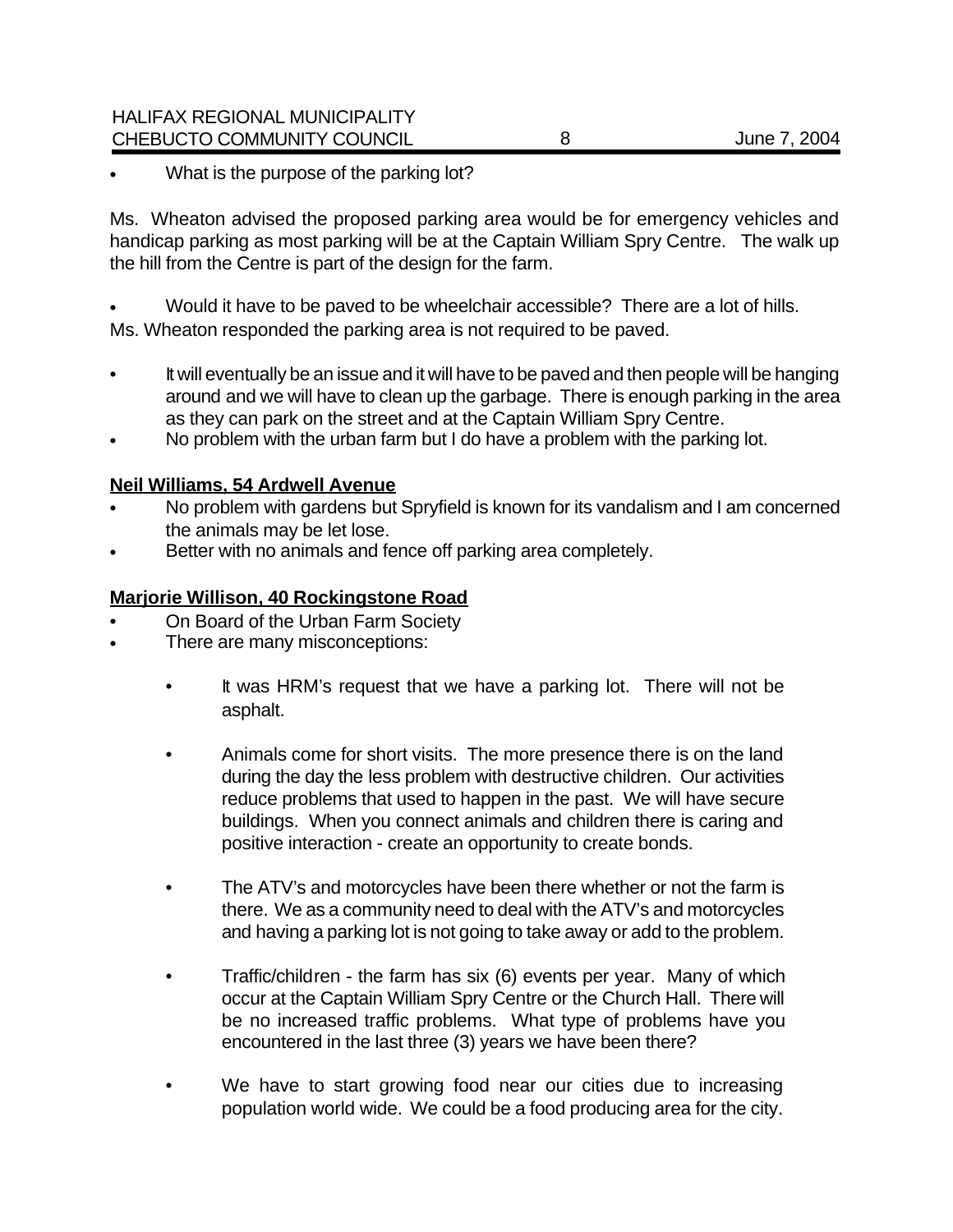• Asthma - another member will speak to that.

Councillor Adams commented the Development Agreement states animals would be on site for twelve (12) days per month and no more than ten (10) days consecutively, do you see more animals outside those parameters?

• Not in foreseeable future. If program grows and thrives we may want to bring children in July or August but these would be short visits. Realistically visits will not happen for more than a few days as we work with volunteers and we have to borrow the animals and arrange with the farmers to bring them in.

Councillor Adams inquired if the Urban Farm would be adverse to having **no** parking?

• Only concern is for those in wheelchairs. It is rough terrain but we have made plans to have the Farm wheelchair accessible and will have planting boxes at wheelchair level. HRM put the stipulation there for parking. We have been operating for three (3) years without parking and have not been able to accommodate wheelchairs.

Councillor Adams commented wheelchairs could access through Rockingstone Road with grading on that road. He agreed parking lots could draw unwanted activity. He further commented that if the parking area were left as a green space it would not be an unreasonable request in the future to ask for paving and asked the Municipal Solicitor if it could be added to the development agreement that the parking lot **not** be paved?

Mr. Barry Allen, Municipal Solicitor, advised a stipulation for the parking area to remain unpaved could be added to the development agreement.

## **Ms. Pat MacLean, 14 Olie Street**

- President of Urban Farm
- I am an asthmatic. The Farm will be open to all children in the area and we will be very careful as we would not want to inflict anything on them.
- This was an old farm and we are trying to re-instate this and show that Spryfield was a very good farming area. We want to reinstate that pride. Our children are growing up with the attitude "Oh Spryfield". Our kids will be proud of this (farm).
- We have a lot of low income families and if they want to see farm animals they cannot go to Ross farm. We are within walking distance of three (3) schools.
- We will never have an animal for twelve (12) days as we do not have the facilities for the animals.
- We are not against having just grass and no gravel in the parking area. This will be a place where seniors and wheelchair users can park. You cannot push a stroller or wheelchair up that hill. We can let the cars come in on the grassy area when we have our 3-4 events per year.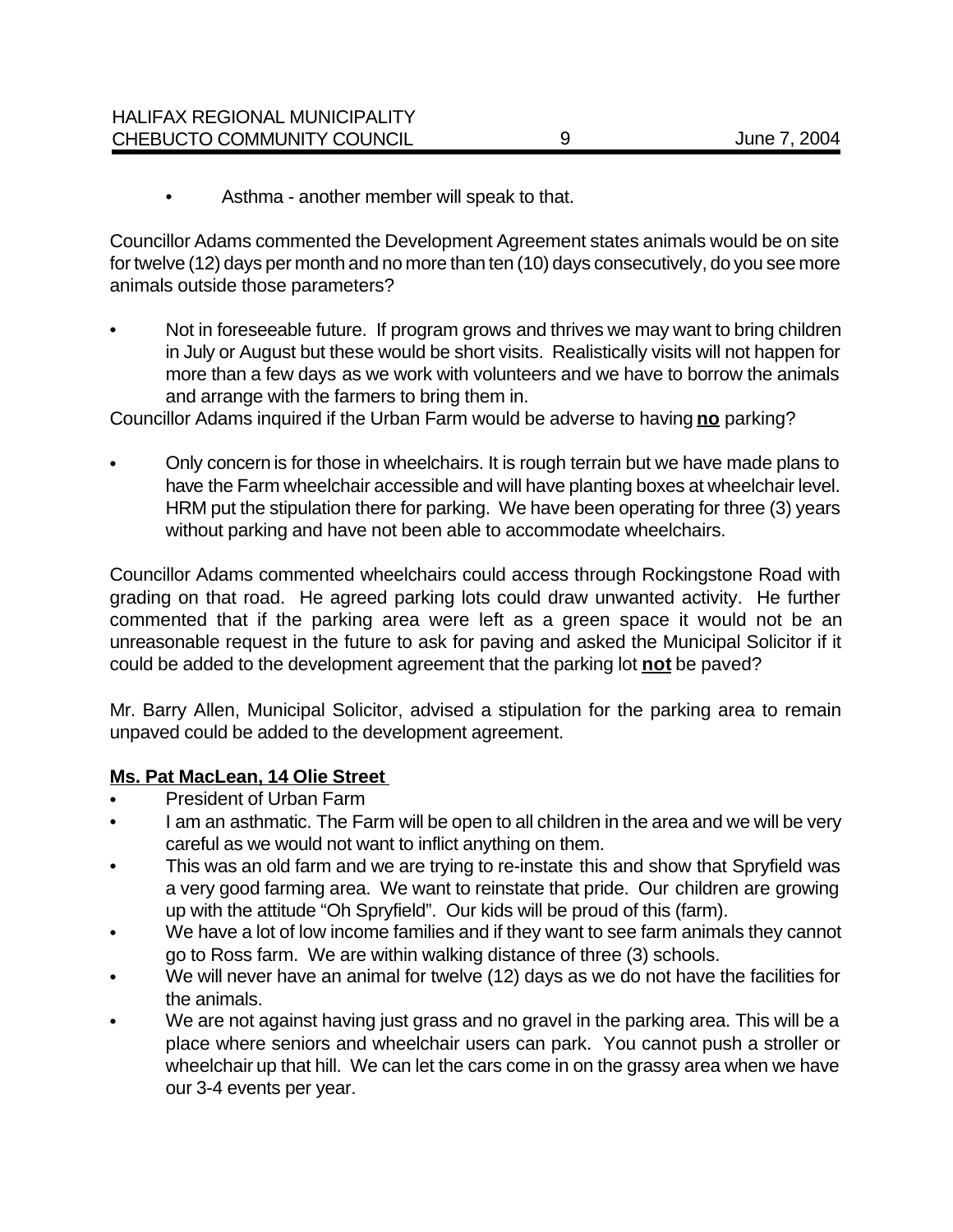Councillor Adams requested clarification on the number of times animals would be on site.

• 4 or 5 times per year (with some flexibility) and mostly for just that one day.

Councillor Adams recommended a change in the development agreement from twelve (12) days per month to seven (7) days per month for animals to be on site.

## **Ryan Sparling, 47 South Hill Drive, Clayton Park**

- (11 years old) Commented he has had fun at the farm as it taught him a lot of skills and he has had an opportunity to socialize and meet new friends
- The farm means a lot to him and his family.

## **Christine Anne Smith, Rockingham**

• Great idea. If you run it similar to Ross Farm in Dartmouth, you will have no problem as Ross Farm is near a residential area too and I have never heard any complaints about Ross Farm.

Councillor Mosher gave third and final call for any speakers for or against the application.

**MOVED BY Councillor Adams, seconded by Councillor Walker that the public hearing be closed. MOTION PUT AND PASSED UNANIMOUSLY.**

**MOVED BY Councillor Adams, seconded by Councillor Walker that Chebucto Community Council approve the Development Agreement, presented as Attachment I of the staff report dated March 12, 2004, to permit an Urban Farm Museum development at 62 Rockingstone Road, Halifax.** 

Councillor Adams summarized the concerns heard by the public as the frequency of animal visits and duration of stay as well as the parking lot. He recommended an amendment to the visits and duration of animals to six (6) visits per year with farm animals on site for no more than seven (7) consecutive days except for one week in June. Further, that the parking lot requirement be removed from the development agreement. He further suggested Staff Sergeant Mosher be contacted regarding ATV use in the area.

Councillor Walker seconded the amendment.

Mr. Barry Allen, Municipal Solicitor, suggested parking in the grassy area be considered so parking is not eliminated as an option as the development agreement would govern the use of the area even though it is HRM property. He added if you take the parking out then you cannot provide for the gate. Further, if there is no provision for parking and then there is parking it would be up to HRM to close the parking down.

Councillor Adams recommended the parking area be used for parking only during special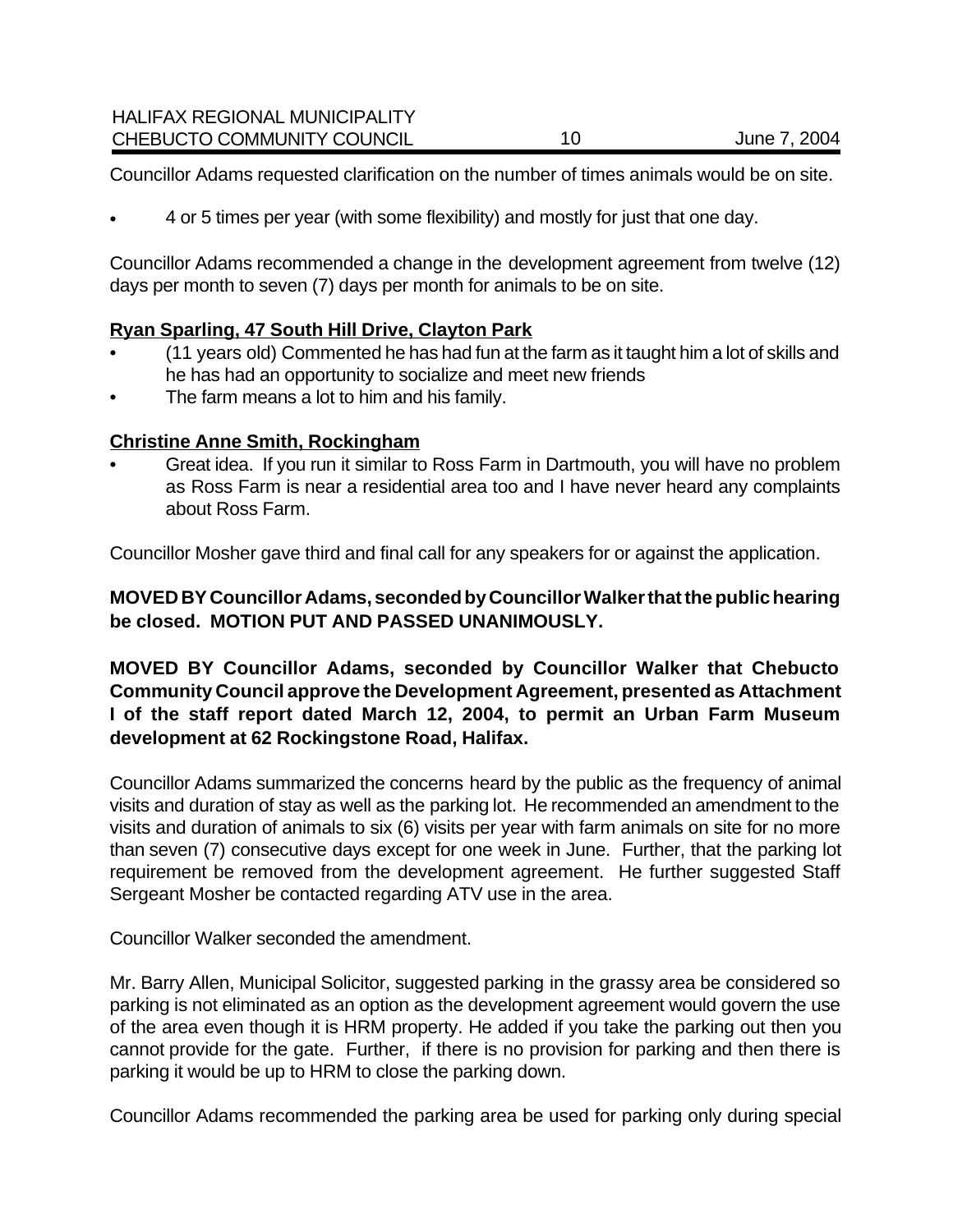| <b>HALIFAX REGIONAL MUNICIPALITY</b> |              |
|--------------------------------------|--------------|
| CHEBUCTO COMMUNITY COUNCIL           | June 7, 2004 |

events and that it remain a grassy area. Further, that a locking gate be placed at the site immediately with extra shrubbery for buffering to prevent access around the gate by ATV's/all vehicles and that the operators of the Urban Farm be given the key to the gate for access to the area when required.

Councillor Adams further commented this is an opportunity that is not afforded a lot of urban areas in HRM. The volunteers of Urban Farm have worked very hard and the public are encouraged to participate.

Mr. Barry Allen requested the Planner draft the amendments to the development agreement.

*(Upon further consultation with members of Urban Farm, it was determined that the number of events per year involving farm animals would be no more than eight (8)).*

The motion as amended reads as follows:

**MOVED BY Councillor Adams, seconded by Councillor Walker that Chebucto Community Council approve the Development Agreement, presented as Attachment I of the staff report dated March 12, 2004, to permit an Urban Farm Museum development at 62 Rockingstone Road, Halifax. Further, that the following amendments be incorporated into the development agreement:**

- **1. That the proposed parking area on HRM owned lands (known as PID# 40431850) abutting the subject site and outlined in the staff report on page 9, Item 2.4., remain a grassy area with no gravel and no paving permitted.**
- **2. That a locking gate be installed immediately at the entrance to this proposed parking area, as well as shrubbery and green area for buffering, to restrict access to all vehicles. Also, that access be restricted around the locking gate to eliminate access by four-wheel drives and other vehicles from accessing around the gate. Further, that the locked gate be open only during those times when planned events occur at the Urban Farm Museum, approximately eight times per year, or as required by the operators of the Urban Farm Museum.**
- **3. That the key for the locking gate be left in the care of the operators of the Urban Farm Museum.**
- **4. That farm animals be permitted on site for no more than seven (7) consecutive days except for one week in June when they may be permitted for up to ten (10) days.**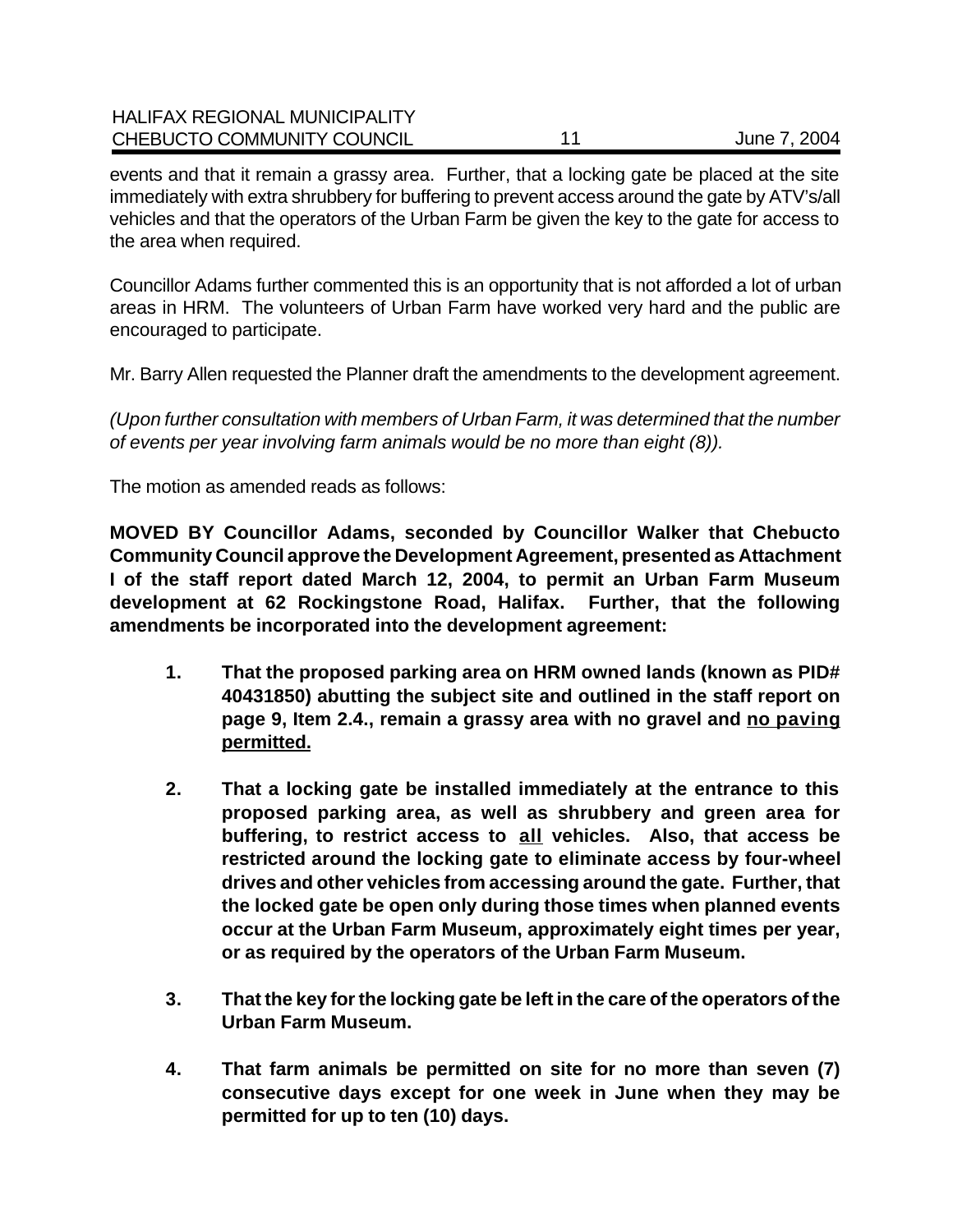- **5. That there be provisions for on street parking; and**
- **6. Require that the development agreement be signed within 120 days, or any extension thereof granted by Council on request of the applicant, from the date of final approval by Council and any other bodies as necessary, whichever is later; otherwise this approval will be void and obligations arising hereunder shall be at an end.**

#### **MOTION PUT AND PASSED UNANIMOUSLY. 9. CORRESPONDENCE, PETITIONS AND DELEGATIONS**

- 9.1 Correspondence None
- 9.2 Petitions None
- 9.3 Delegations Bio-Diversity in the City Protecting the Natural Environment -Ms. Christine Smith and Ms. Jill McLellan.
- Ms. Smith's thesis was previously distributed to the Community Council.

Ms. Smith and Ms. McLellan raised the following points during their presentation:

- Important to conserve forests and wildlands in urban and residential areas. Trees, also natural areas and forests, should be maintained as trees act as biofilters for air quality, hold soil in place, protect our waters systems, assist climate control, provide shade and act as wind barriers and provide privacy. Trees also add monetary value to a property (as much as \$200 per tree).
- Must leave standing dead trees and dead wood in the forest in order for a forest to maintain its health and avoid infestations like Point Pleasant Park.
- Consider incorporating natural areas in our landscaping both residential and public areas. There are no chemical input/fertilizers required.
- Bayer's Lake Business Park has a lot of impermeable areas, rain water cannot infiltrate the parking lots, overland flow that carries contaminates into natural systems into natural water ways. If there had been more natural areas left there would not be so many issues with storm water run-off into natural systems. It is also extremely windy in this area as there are no trees for barriers.
- Clayton Park West (Belchers Pond), a naturally occurring marsh that has been affected by rapid development in the area. The water level has declined and is causing problems for the ecology as some rare plant species that used to inhabit the lake are now extinct. There are Blue Heron and fish that utilize the lake and we should protect them. There is a fish gate there and it is not sure why it is there as the placement/level of the gate is much lower than the original outlet and this is causing a reduction of water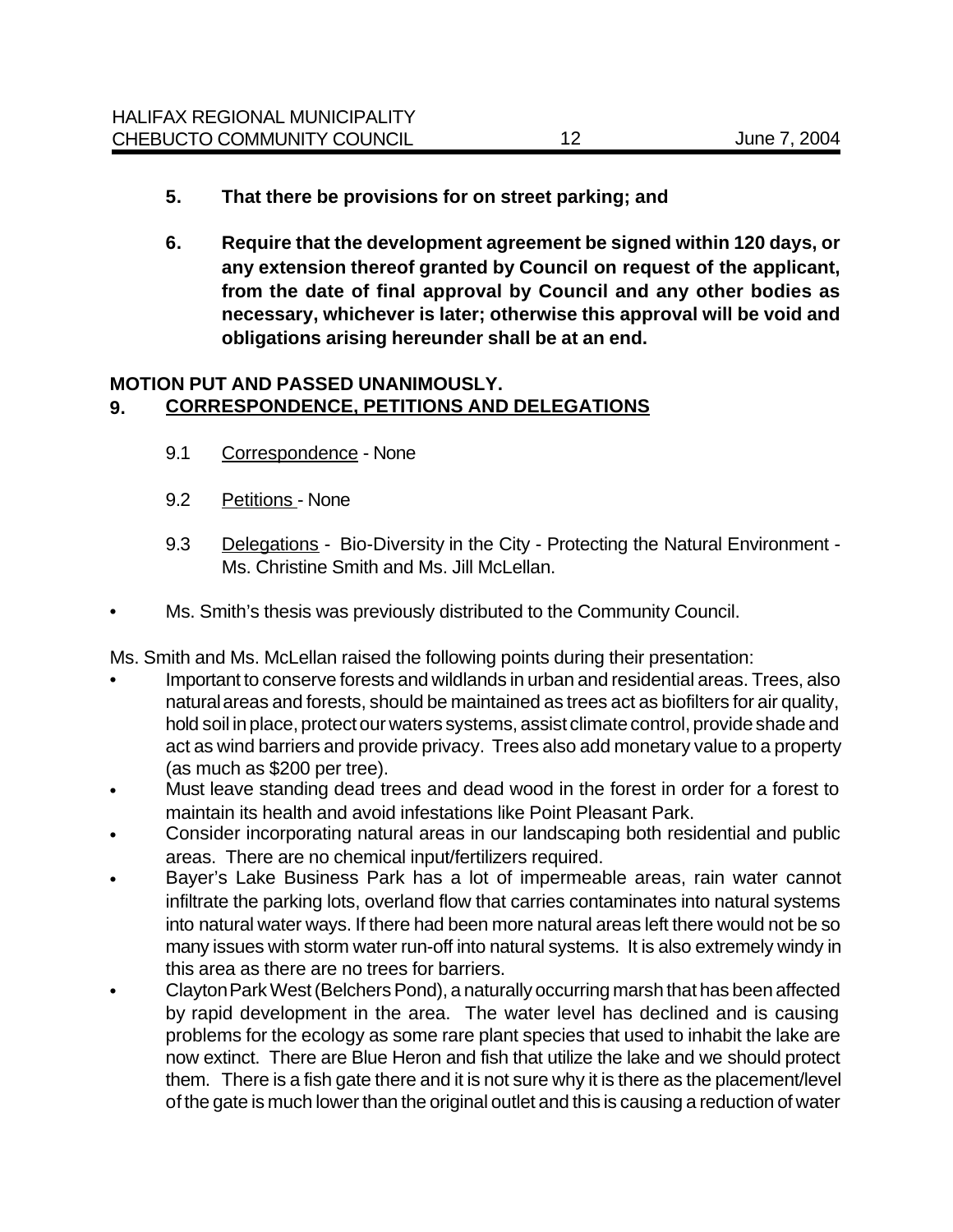level which results in a deterioration of the environment and a smell is now evident.

Councillor Mosher commented HRM staff will be requested to respond to the issue of the fish gate in Belchers Marsh.

- Reduce, Reuse and Recycle. Should start using grey water for cleaning cars/watering lawns etc. Use local materials such as straw for insulation. Install more south facing windows.
- Good for mental health to have green space around.

Councillor Mosher thanked the presenters for their comments.

## **10. REPORTS**

## **10.1 REPORTS FROM DISTRICT 16 - PLANNING ADVISORY COMMITTEE**

- 10.1.1 Case 00598: Amendment to Stage I Development Agreement Parkland Drive, Glenbourne Subdivision, Halifax
- A staff report dated May 25, 2004 was before Community Council.

Mr. Paul Sampson, Planner I, presented the report.

Councillor Hum advised the proponent is out of the country but would like an opportunity to bring forward further discussion with the Councillors.

**MOVED BY Councillor Hum, seconded by Councillor Walker that this item be deferred to the July meeting. Further, that staff:**

- **1. Provide a traffic report regarding a pedestrian crossing at the proposed parking lot area to the Wedgewood condominium.**
- **2. That an aerial map be obtained from Lacewood Drive to the Kearney Lake road to show the current parking lots in the area.**

Councillor Walker commented this property should not be treated any differently than other properties along the bi-centennial highway. He added there are parking lots on Fairfax Drive that also have lights and are very close to the highway. He commented there were no objections from the Department of Highway concerning the Fairfax parking lots. Councillor Walker suggested staff review other parking lots along the bicentennial highway including an aerial map from Lacewood Drive to Kearney Lake Road.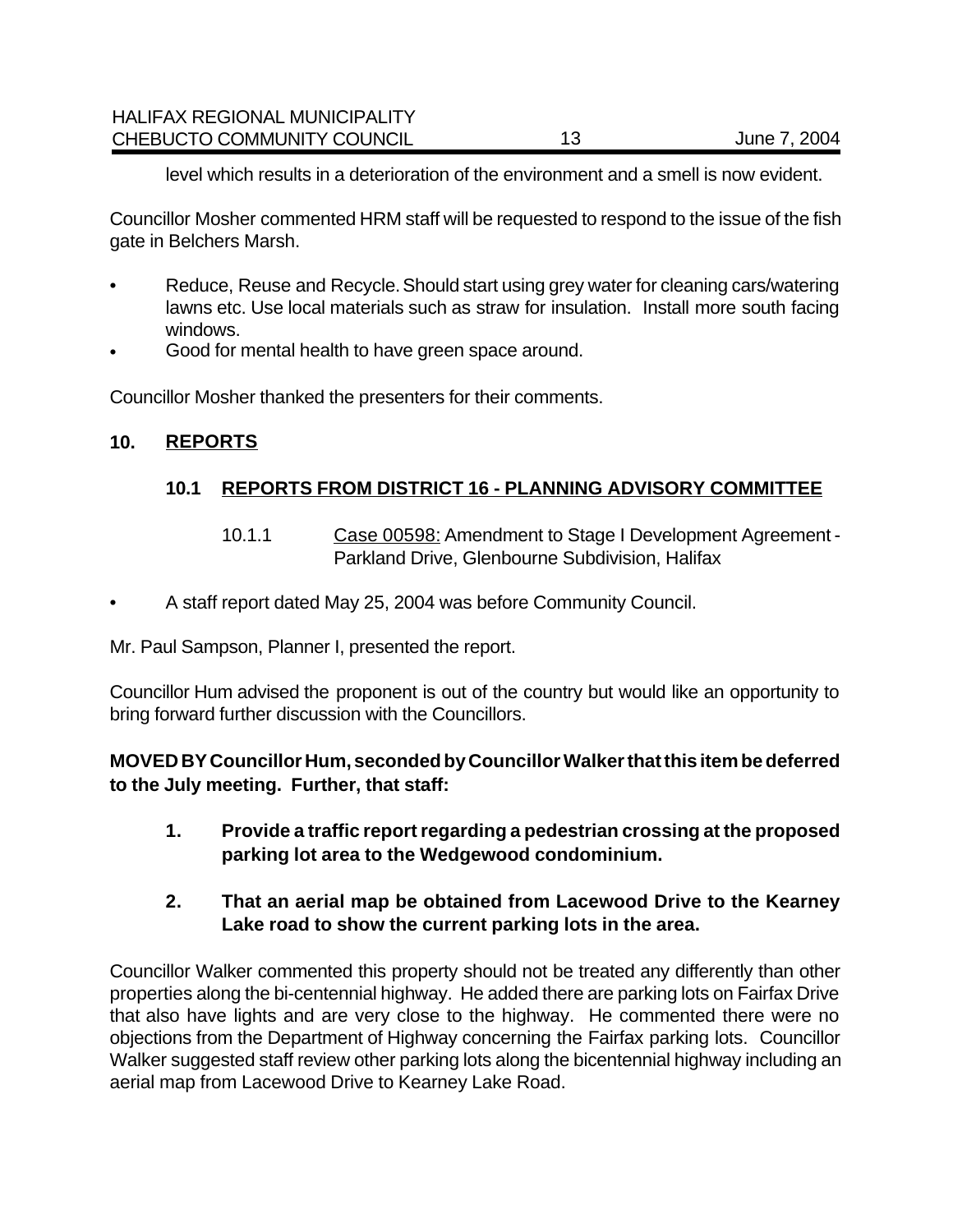#### **MOTION PUT AND PASSED UNANIMOUSLY.**

- 10.1.2 Case 00656: Amendment to Stage II Development Agreement Parcels BC - 10A & B, Civic #7 & 11 Fairfax Drive, Halifax
- A staff report dated May 25, 2004 was before Community Council.

Mr. Paul Sampson, Planner I, presented the report.

**MOVED BY Councillor Hum, seconded by Councillor Walker that Chebucto Community Council:**

- **1. Approve the amendments to the Stage II development agreement, presented as Attachment I to the report dated May 12, 2004, to permit an at-grade pedway link between existing buildings on lots BC-10A & B and an enclosed swimming pool addition on Parcel BC-10A Fairfax Drive, Halifax;**
- **2. Require that the development agreement be signed within 120 days, or any extension thereof granted by Community Council on request of the applicant, from the date of final approval by Community Council and any other bodies as necessary, whichever is later; otherwise this approval will be void and obligations arising hereunder shall be at an end.**

#### **MOTION PUT AND PASSED UNANIMOUSLY.**

**11. MOTIONS - None**

#### **12. ADDED ITEMS**

12.1 Naming of Playground Down's Avenue

**MOVED BY Councillor Walker, seconded by Councillor Hum that Chebucto Community Council request a staff report regarding naming the HRM owned playground/park area on Down's Avenue "EDWARD DRILLIO PARK".**

Councillor Mosher will provide staff with the history and background of this request.

#### **MOTION PUT AND PASSED UNANIMOUSLY.**

**13. NOTICES OF MOTION - None**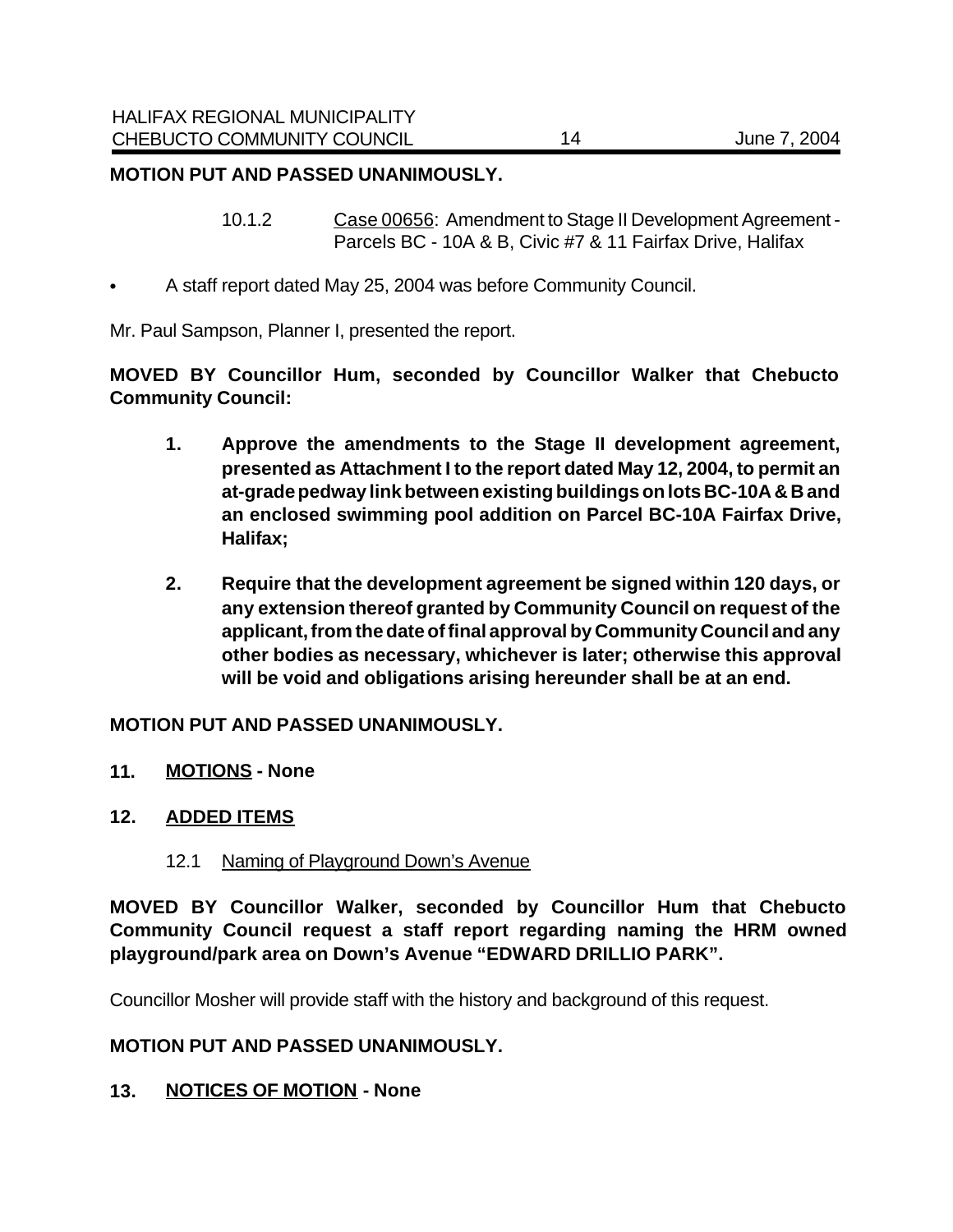## **14. PUBLIC PARTICIPATION**

## **Melanie Dobson, 11 Wyndrock Drive.**

- Concern regarding report that appeared in the newspaper earlier in spring (*NEW PARK HAS TAILS WAGGING - Monday, May 3, 2004 edition of The Mail-Star)* regarding possibility of development of parkland with some trails that was approved by you (Chebucto Community Council) in 2000.
- Have received many calls regarding off-leash dogs and that was not part of the original plan, we (the residents) do not want off-leash. People felt we were being ignored.
- We (the residents) would like to be fully informed of any development of that land and what will be happening in future.

Councillor Mosher responded that Chebucto Community Council cannot make any formal motion as there is currently no development agreement before them. She further advised that for any formal application the Steering Committee will be given notification and the community will be consulted and kept in the loop.

• In the newspaper article, concern was protection of environment and then to see offleash dog park being considered, it is not good.

Councillor Mosher confirmed the area will be considered for off-leash and the main concern of staff is that the planning fit with the community based plan. She added off-leash would not be considered part of the approval it would be in consultation with staff.

#### **Christine Anne Smith, Rockingham**

- Would like to caution against using that particular site being considered for the Recreation Centre on the Mainland Commons as it would destroy a crucial hiking area etc. To put the recreation centre there to be visual to the public is not worth removal of an old growth area.
- Also would like to recommend that as a component of the Recreation Centre, there be a Youth Centre specific to lower income families. I have a plan to submit that I will forward to you *(Ms. Smith did not have plan with her at this meeting).*

Councillor Mosher advised Ms. Smith's report/plan will be distributed to all members and to the Recreation Committee members.

Councillor Hum commented the Mainland Common Recreation Centre site has not been finalized and in the report that was brought forward two sites were suggested. One site was preferred by HRM staff and that is the site that is not impacting on the environment. Councillor Hum further advised the report is not yet available for the public but there is a public meeting on June 17 where members of the public may comment.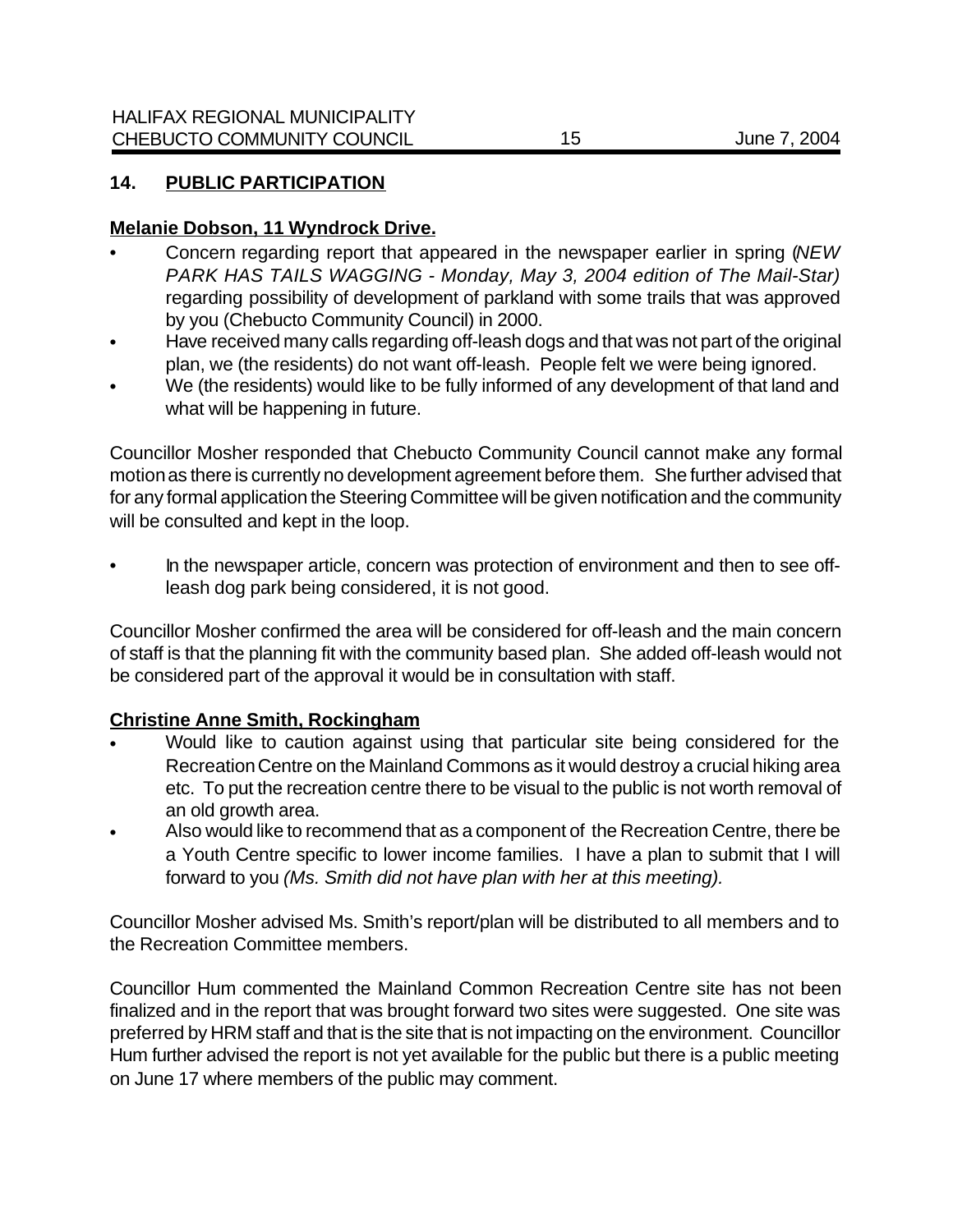#### **Hiram Tiller, 4 Thackeray Close**

- There was a reference to the water level of Belchers Marsh in the Presentation given tonight. There are a number of buildings in that area. Why do they not drain the rain water from the system right into the marsh rather than put it in storm sewers.
- Sometime in the summer someone put a piece of plywood to raise the water level. The fish ladder was low to begin with.

## **MOVED BY Councillor Hum, seconded by Councillor Adams that Chebucto Community Council forward concerns of the water level and fish ladder in Belchers Marsh to appropriate staff. MOTION PUT AND PASSED UNANIMOUSLY.**

## **Andrea MacDonald, Warwick Lane**

- Belchers Marsh has been adopted as an Environmental Project by University Professor Cathy Conrad.
- Attempting to draw up a trail map. Professor Cathy Conrad was making major notation of water level, the poor quality of water and at the fish ladder she found worms of many different colours rather than insects/larvae that would be found there. She will return to the site with scientific equipment to do more testing.
- We will try to rehabilitate the area. Professor Cathy Conrad has aerial photos from 1982-1992 and we can view how the water has changed. The water leads into Birch Cove Lakes, Moirs Mills and then into the Bedford Basin. Most of the water is going through culverts with no chance for oxygenation. Professor Conrad questioned who built the fish ladder and I could not answer.
- When we build the trails in the commons we hope we can preserve the bog and have healthy water as it leads along its natural course.

Councillor Hum requested that Ms. MacDonald have Professor Conrad's results forwarded to staff when they are available.

*(The Legislative Assistant advised at a later date that no information has been received.)*

#### **MLA Diana Whalen, 42 Turnmill**

- It is wonderful to have this study being done of Belchers Marsh/Pond as no one on HRM staff studies streams etc.
- Tree retention in this area is a concern. A board was placed to raise the water level for skating in the winter. The board was difficult to remove in the spring and caused flooding of trees nearby. The trees can survive some short-term flooding but not long term and the trees are dying there. I caution people from putting the board there.
- Congratulations to the Trails Group for making connection with the scientific community.
- **15. NEXT MEETING DATE** Monday, July 5, 2004